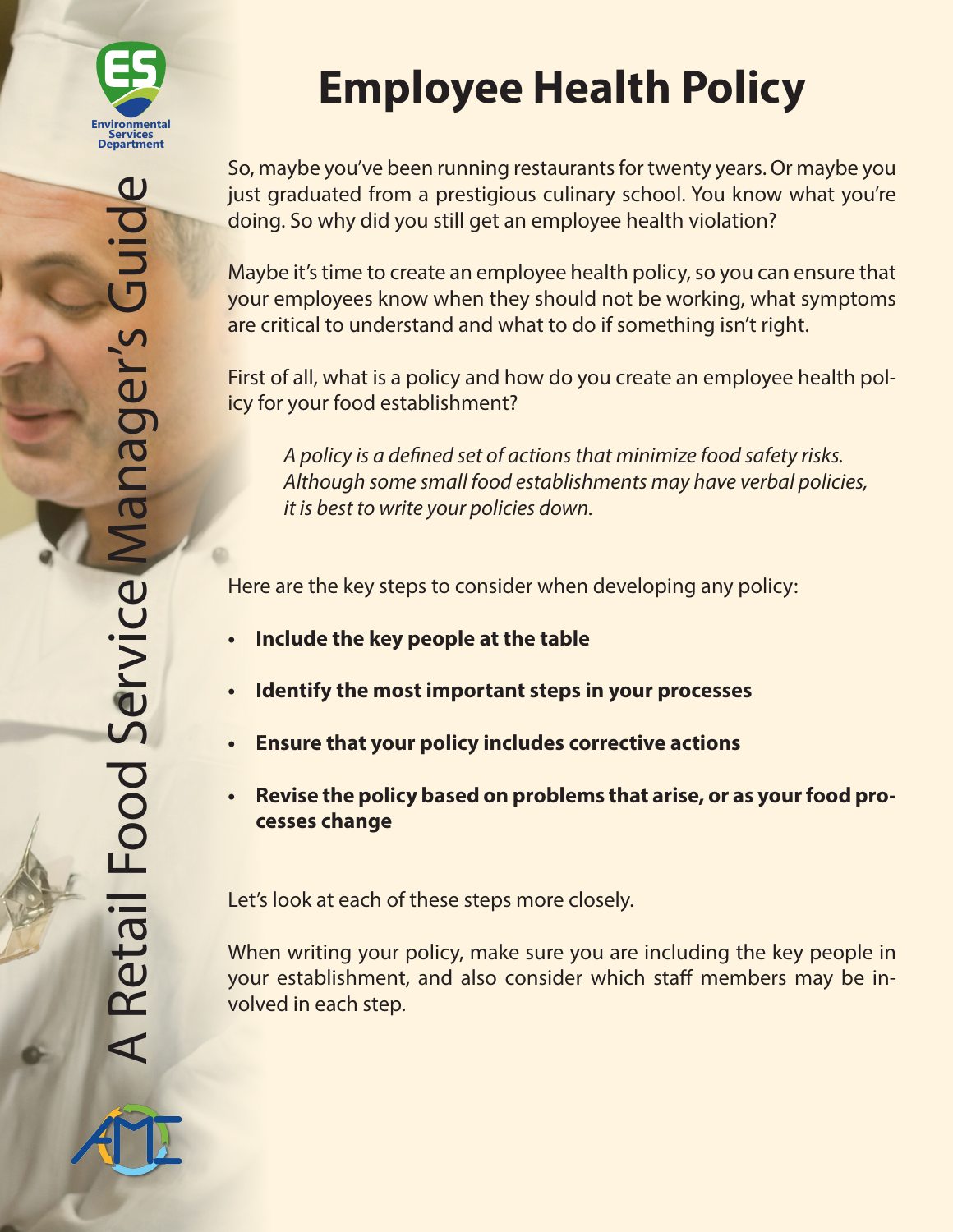

**Receiving Storage Preparation Cooking Hot/Cold Holding Cooling**

**Reheating Massembly Assembly Service to Customers** 

The answer is all of them could potentially result in contamination of food by an ill employee and in turn spreading pathogens to your customers. Ill employees should not work in any of these areas.

Ask these questions for each of these operations:

# **Who is responsible?**

Who monitors employee attendance and condition while working?

### **What needs to happen?**

Employees shall be calling in when they are sick and specifically have the symptoms of diarrhea, vomiting, jaundice, or have been diagnosed with any of the Big 6 pathogens. Managers shall be restricting or excluding employees with key symptoms or diagnoses.

# **When does it take place?**

When do employees report to work? Are employees conditions being reviewed when they report to work? During shift changes? While working?

## **Where does it occur?**

Are employees taking an unusual number of restroom breaks?

## **How is this achieved?**

Employees should be encouraged to disclose when they are sick. Management should try to accommodate shift changes to further encourage the correct behaviors. Management should observe employees when they report to work and monitor their condition while working. Work restrictions and exclusions should be made according to symptoms or diagnoses observed.

As you review these key operational steps, consider whether it would make sense in your business model to write several policies for employee health. For example, you might write separate policies for symptom identification/ calling in sick and work schedule accommodations.